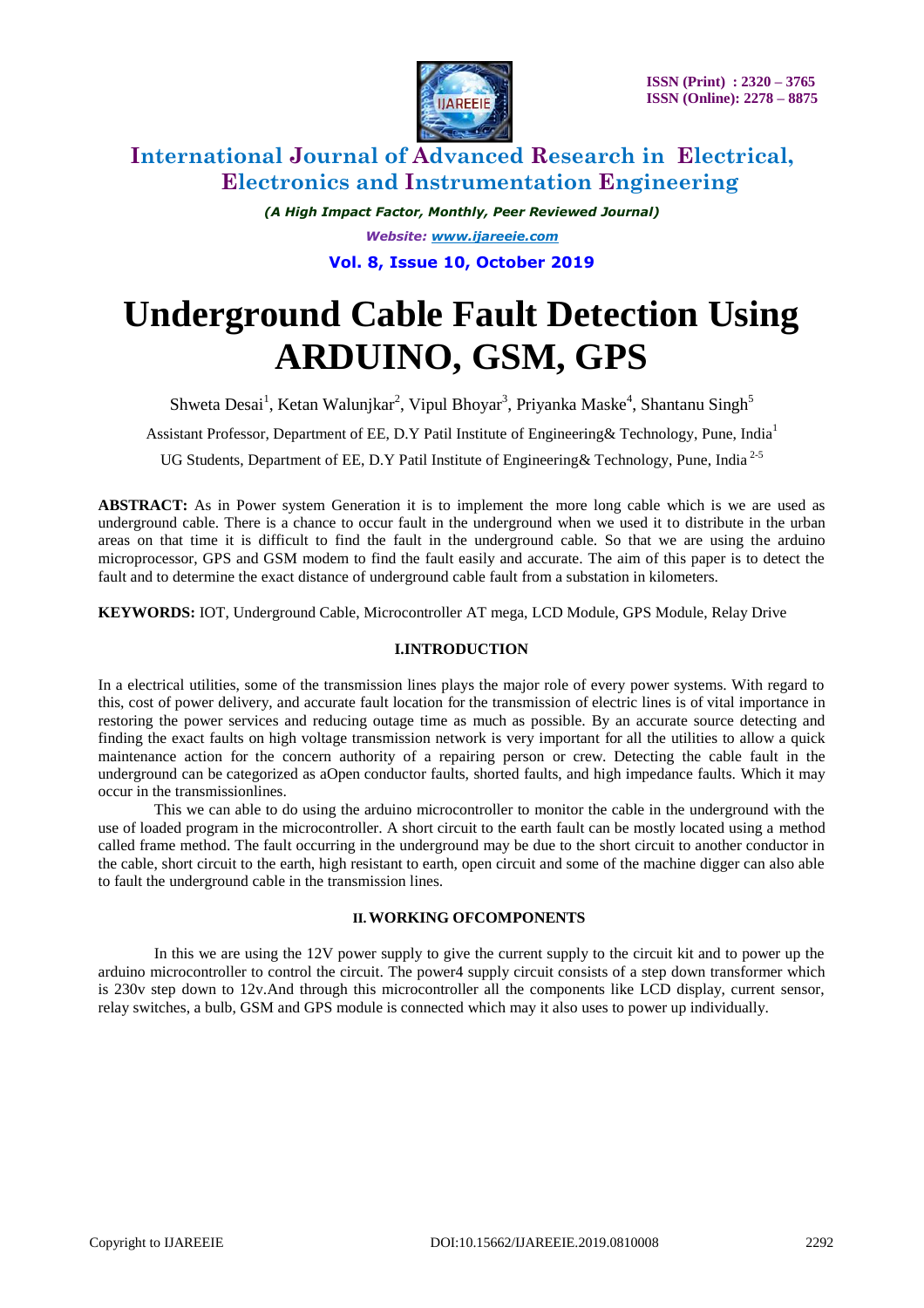

 $\frac{1}{2}$  10  $\mu$ F<br>= 25 V

 $-0.12V$ 

# **International Journal of Advanced Research in Electrical, Electronics and Instrumentation Engineering**

*(A High Impact Factor, Monthly, Peer Reviewed Journal)*

*Website: [www.ijareeie.com](http://www.ijareeie.com/)*

### **Vol. 8, Issue 10, October 2019**

### POWER SUPPLY (+5V, +12V)



Figure 2.1. Power supply

 $D4$ 

 $\pm 1000$ 

25

7912

 $\overline{D}$ 

4×1N4007

And here we have three relays which it is representing the three cables in the underground. The first and second relay contains no fault in this circuit as we programmed into the microcontroller. Only the third microcontroller contains fault in this circuit as we programmed in the microcontroller. As soon as we press the relay switch of the third relay its starts blow with the bulb of which it contains the direct power supply from the electricity. The third relay is connected with the CT called current sensor of range 5Amps which is used to sense the current in the cable which is under fault occurrence of the electric cable. After the fault occurred in the cable the CT senses its fault and immediately sends a message to the authorized person through the message is send by SIM800, it is a complete GSM/GPRS solution in a this type, which can be embedded in the customer applications.IN this type SIM 800 supports a circuit with a microcontroller to access it, and it can transmit Voice, SMS and data information with low power consumption. With a small size of 17.6\*15.7\*2.3mm, it can smoothly fit into slim and compact demands of customer design. This data would be received and displayed in theLCD.

#### **III. FUNCTIONAL DISCRIPTION**

As in this circuit kit we can able to detect only the location of short circuit fault, by detecting the location of open circuit fault in the underground cable and to detect the open circuit fault capacitor is used in the AC circuit which it can measure the changes in impedance and calculate the distance fault locator easily by themicrocontroller. And by the use of GSM and GPS the message will be send immediately to the authorized person in the power station hub. And what is the range occur in the fault cable like energy transmission, voltage and current values will be displayed in the LCD display. The three relays which is placed in the circuit is mentioning the cables. The voltage regulator is attached with the circuit which to supply the 5V and the 12V power supply. So that the voltage regulators of 7805 and 7812 voltage regulators areused.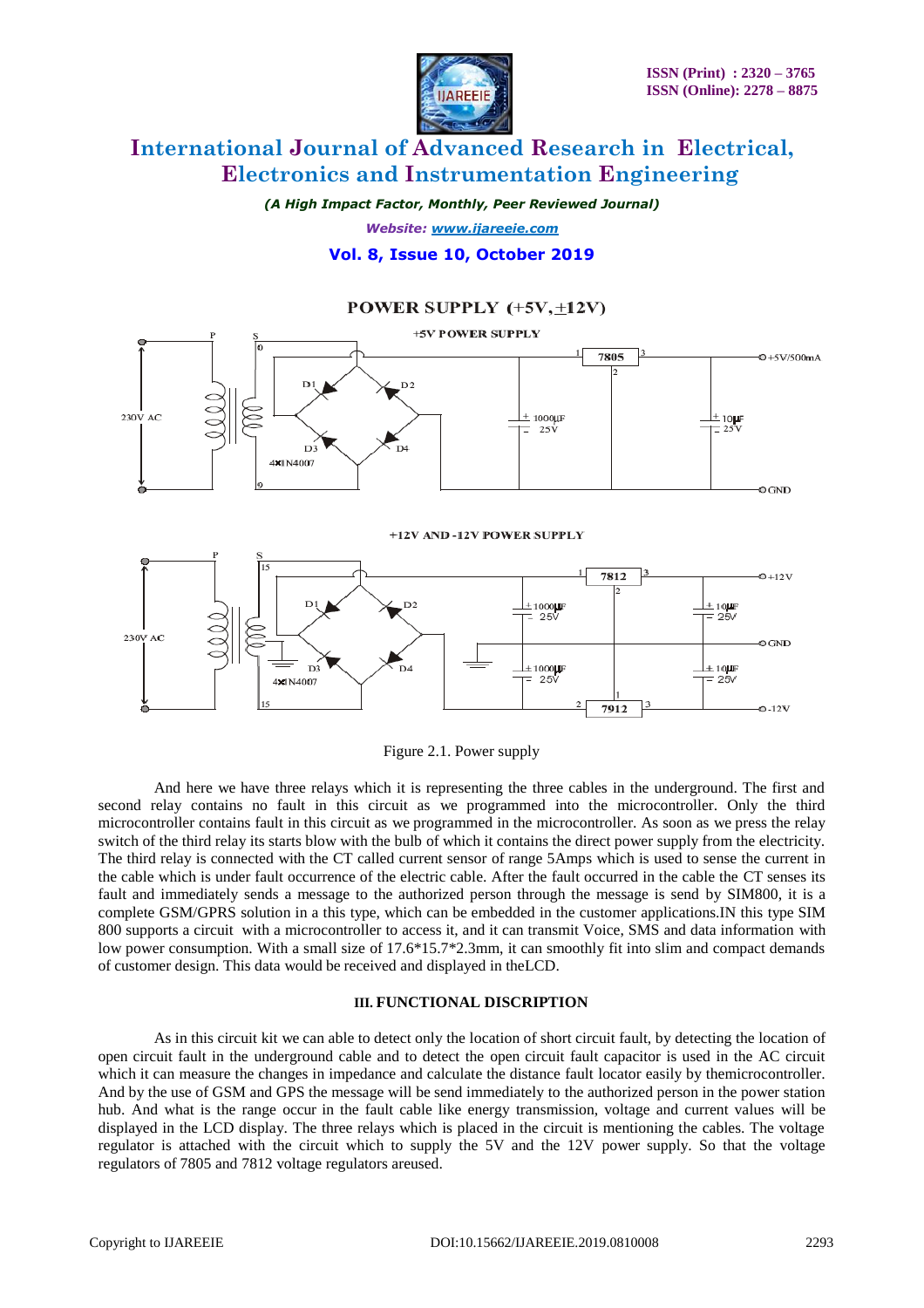

# **International Journal of Advanced Research in Electrical, Electronics and Instrumentation Engineering**

*(A High Impact Factor, Monthly, Peer Reviewed Journal)*

*Website: [www.ijareeie.com](http://www.ijareeie.com/)*

## **Vol. 8, Issue 10, October 2019**

#### **LM7805 PINOUT DIAGRAM**



Figure 3.1. Voltage Regulator

GSM Modem works on the frequencies of gsm 900 MHz and pcs 1900 MHz. In this GSM sim300 features GPRS multi slot .This GSM is highly flexible plug and use AC – DC power adaptor with DC voltage of 12V.

#### **IV. RESULTS AND DISCUSSIONS**

GPS .

This is the kit which is used to detect the underground cable fault using the arduino microcontroller, GSM and



Figure 4.1.Underground cable fault detector and distance locator using arduino, GSM, GPS

### **V. CONCLUSION**

This objective of the paper is to determine the fault occur in the underground cable and to detect the exact location of the fault from the power station. Using the microcontroller we can be able to find the distance. This paper proposes a fault location in the underground cable. The aim of this paper is to determine the exact location of fault which occur in the cable. When any fault like short circuit, voltage drop and some other current varies as soon this kit is used to find its fault and give a message through the GSM module and the exact location through GPS and also which will be displayed in the LCDdisplay.